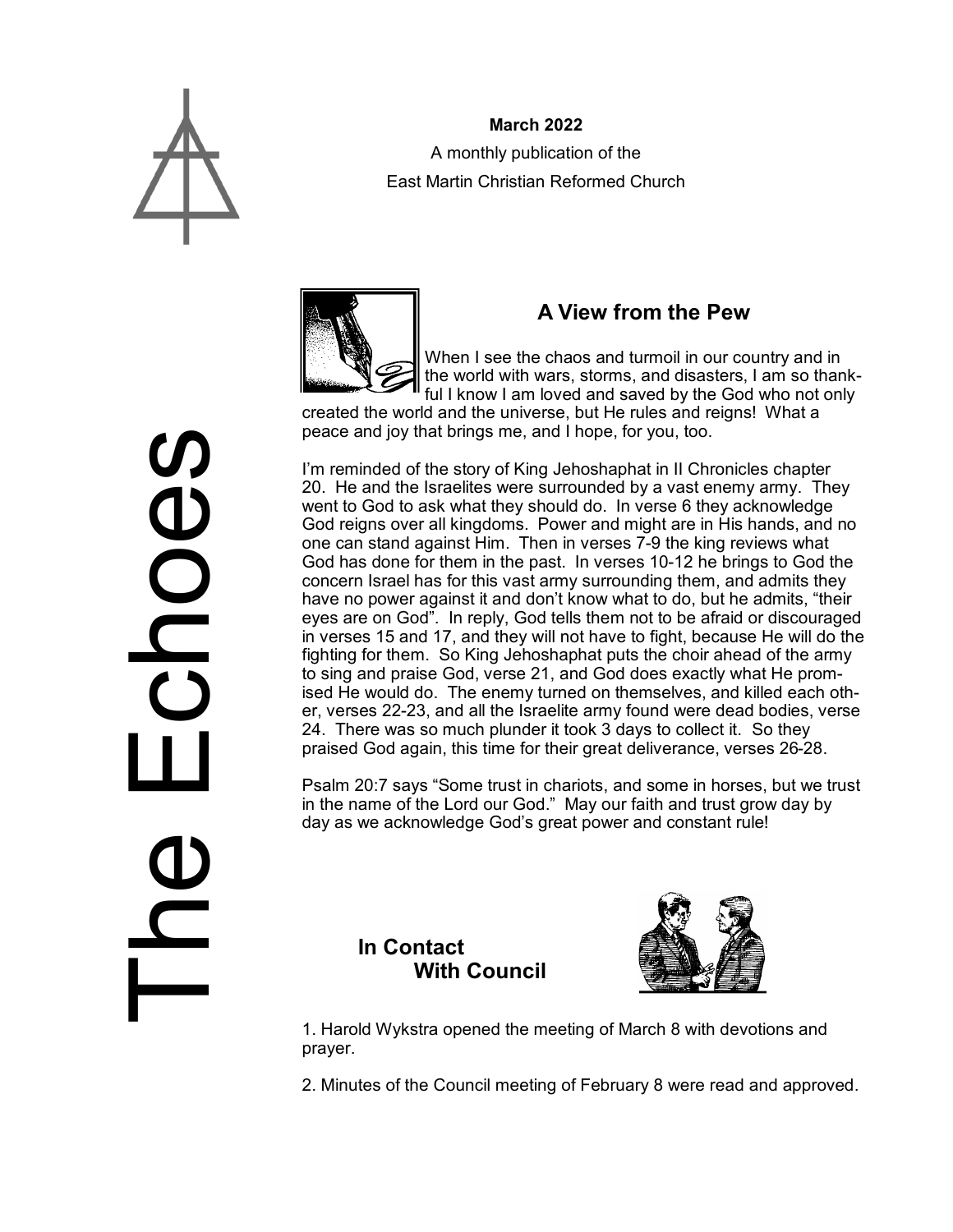3. Communications: Chris Leep requested her church membership records be sent to Martin Reformed Church. Motion passed.

4. Reports:

A. Report on the March meeting of Classis Kalamazoo by Keith Smit.

B. Pulpit Supply list reviewed.

 C. Deacons' Report: Total receipts of \$17,695.39 were received in February. General Fund receipts of \$11,240.39 leaves us \$1,109.01 over ideal, and Ministry Shares receipts of \$1,461.00 leaves us \$5,404.91 short of ideal. The offering schedule for April was approved.

D. Search Committee: Proposed a second round of pastors to discuss.

5. Council visits: 3 reported

6. New Business:

- A. Profession of Faith classes will start soon.
- B. Amanda from Martin Resource Center will give an update on March 13.
- C. Ladies Bible Study will start on March 14.
- D. Ladies would like to send birthday cards to Post High Youth from East Martin. Approved.
- E. A representative from Sylvia's Place would like to give a presentation on May 15. Passed
- F. Communion will be celebrated on March 13.
- G. Water samples from the church and parsonage were sent in and passed.
- H. Mutual censure was observed.

7. Motion to adjourn passed at 8:42. Earl Wykstra closed with prayer. The next meeting is scheduled for April 12.



Amber Leep and Josh Westendorp are planning a fall 2022 wedding.

Amber is the daughter of Nate and Stacie and Josh is the son of Cliff and Amy.

They went to Holland beach to walk on the pier on January 8 and that's where Josh proposed. It is one of Amber's favorite places to go and the site of their first date.

They are very excited to start this journey together both knowing there will be ups and downs. But Josh and Amber are committed to stick together and build their relationship with Christ at the center and help each other stay strong as they grow closer to God in the process.

Congratulations Amber and Josh!

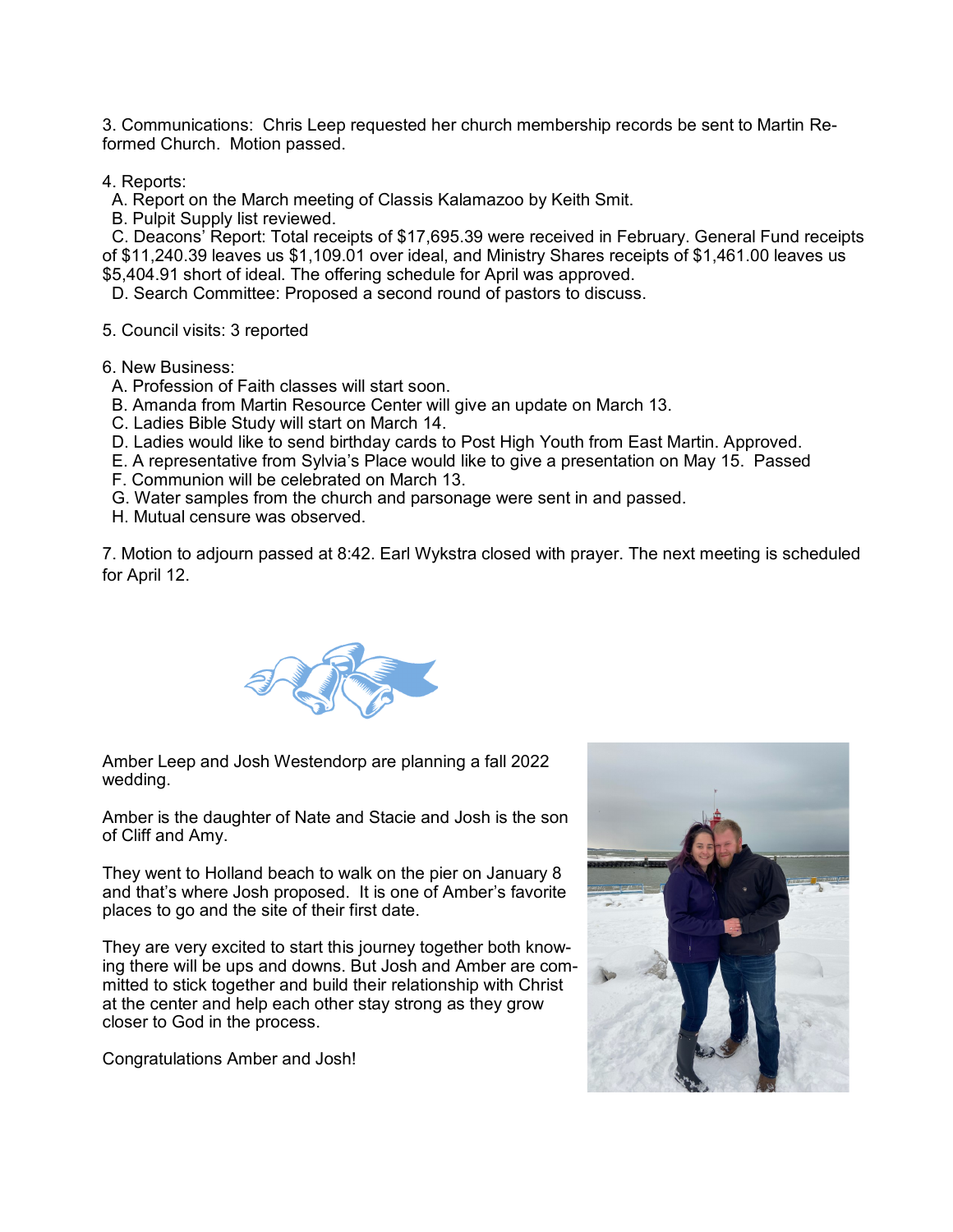

Thank you to all those who joined us in the celebration of Dan's life. We would also like to thank those who made contributions to East Martin Christian School in memory of Dan, for the beautiful flowers from church and also the wonderful lunch. The amount of support has been wonderfully overwhelming and we are grateful for the people surrounding us.

The Jager family

*A STRANGER'S GAME* by Colleen Coble (Suspense Fiction) *FOUNDATION OF LOVE* by Amy Clipston *LOVE'S DWELLING* by Kelly Irvin (Amish Blessings #1) *THE SPARK OF LOVE* by Amanda Cabot (Mesquite Springs #3)





*MRS. WITHERSPOON GOES TO WAR by*  Mary Davis (Heroines of WWII) A WASP embarks on an unsanctioned Secret Mission *DRAWN BY THE CURRENT* by Jocelyn Green (Windy City Saga #3) Lives depend on the truth she uncovers. She can't give up the search. *THE LADY'S MINE* by Francine Rivers (Another of Francine's good books) *COURTING MISFORTUNE* by Regina Jennings (Joplin Chronicles #1) *PROPOSING MISCHIEF* by Regina Jennings (Joplin Chronicles #2) *A HEART ADRIFT by* Laura Frantz (Historical novel - Great book) *AN AMISH QUILTING BEE by* Clipston— Fuller—Gray (Three stories)

## **Potluck Mac and Cheese**



Ingredients: 3 cups uncooked elbow

macaroni

- 1—16 oz. pkg Velveeta, cubed
- 2 cups shredded Mexican cheese blend
- 2 cups shredded white cheddar cheese
- 1 3/4 cup milk
- 1—12 oz can evaporated milk
- 3/4 cup butter, melted
- 3 eggs, lightly beaten

Cook macaroni according to package directions for al dente, drain. Transfer to a greased 5 quart crockpot. Stir in remaining ingredients.

Cook, covered, on low 2 to 2 1/2 hours, stirring once.